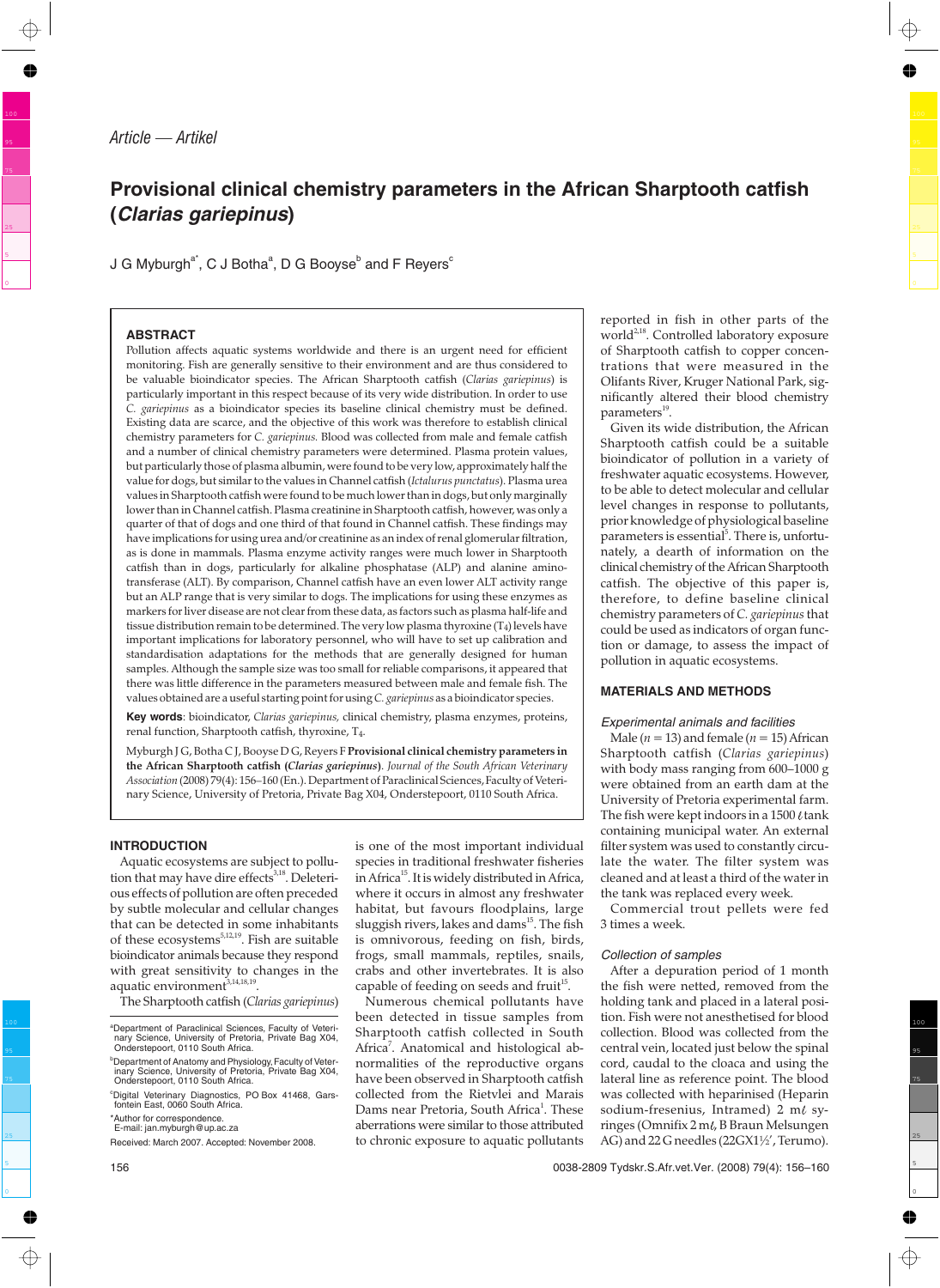Table 1: **Summary of the Sharptooth catfish clinical chemistry data (95 % confidence and/or 2.5 to 97.5 % percentile reference ranges).**

| <b>Parameter</b> | <b>Units</b>      | Approximate normal /<br>Gaussian data |             |                  |                             | log-transformation | Non-normal data distribution or<br>data unable to be normalised by | <b>Sexual difference</b> |                                 |                              |
|------------------|-------------------|---------------------------------------|-------------|------------------|-----------------------------|--------------------|--------------------------------------------------------------------|--------------------------|---------------------------------|------------------------------|
|                  |                   | Lower<br>95 % CL                      | <b>Mean</b> | Upper<br>95 % CL | Lower<br>2.5%<br>percentile | <b>Median</b>      | <b>Upper</b><br>97.5%<br>percentile                                | <b>Difference</b>        | P-value<br>t-test<br>equal var. | P-value<br>Willcoxon<br>Rank |
| Length           | mm                |                                       |             |                  | 430                         | 550                | 660                                                                | <b>NS</b>                |                                 | 0.190                        |
| <b>TPP</b>       | $q/\ell$          | 30.8                                  | 46.2        | 61.6             |                             |                    |                                                                    | <b>NS</b>                | 0.799                           |                              |
| <b>ALB</b>       | $g/\ell$          | 8.1                                   | 12.35       | 16.7             |                             |                    |                                                                    | Sig                      | 0.036                           |                              |
| <b>GLOB</b>      | g/t               | 21.8                                  | 33.1        | 44.4             |                             |                    |                                                                    | <b>NS</b>                | 0.670                           |                              |
| A/G ratio        |                   | 0.21                                  | 0.37        | 0.54             |                             |                    |                                                                    | Sig                      | 0.014                           |                              |
| ALT              | U/l               | 0                                     | 12.7        | 29               |                             |                    |                                                                    | <b>NS</b>                | 0.345                           |                              |
| <b>ALP</b>       | U/l               | 0.1                                   | 2.3         | 52               |                             |                    |                                                                    | <b>NS</b>                | 0.849                           |                              |
| <b>AST</b>       | U/l               |                                       |             |                  | 0                           | 117                | 285                                                                | <b>NS</b>                |                                 | 0.700                        |
| СK               | U/l               | 200                                   | 2370        | 28052            |                             |                    |                                                                    | <b>NS</b>                | 0.888                           |                              |
| <b>GGT</b>       | U/l               | 0                                     | 6.6         | 15.0             |                             |                    |                                                                    | Sig                      | 0.004                           |                              |
| LD               | U/l               |                                       |             |                  | 0                           | 450                | 878                                                                | <b>NS</b>                |                                 | 0.959                        |
| <b>HBD</b>       | U/l               |                                       |             |                  | 0                           | 131                | 306                                                                | <b>NS</b>                |                                 | 0.597                        |
| <b>GLD</b>       | U/l               |                                       |             |                  | 0                           | 17                 | 55                                                                 | <b>NS</b>                |                                 | 1.000                        |
| T Bil            | $\mu$ mol/ $\ell$ |                                       |             |                  | 4.4                         | 16.4               | 38.7                                                               | <b>NS</b>                |                                 | 0.919                        |
| Urea             | mmol/l            | 0.3                                   | 1.9         | 3.4              |                             |                    |                                                                    | <b>NS</b>                | 0.442                           |                              |
| Creat            | $\mu$ mol/ $\ell$ |                                       |             |                  | 0.0                         | 20.5               | 29.0                                                               | <b>NS</b>                |                                 | 0.643                        |
| T <sub>4</sub>   | $nmol/\ell$       |                                       |             |                  | 0.0                         | 4.5                | 7.5                                                                | <b>NS</b>                |                                 | 0.642                        |

NS = no significant difference between male and female group data ( $P \ge 0.05$ ). Sig = significant difference between male and female group data ( $P < 0.05$ ).

The blood was transferred to lithium heparin blood collection tubes (BD Vacutainer, Becton, Dickinson and Company) immediately after collection. Blood was centrifuged at 1500 g, the plasma collected and frozen in sterile vials (1.8 m cryotube vials, Nunc A/S). Samples were submitted to the Clinical Pathology Laboratory, Faculty of Veterinary Science, University of Pretoria for analysis.

## Clinical chemistry

The NExCT™ clinical chemistry system (Schiapparelli Biosysytems) was used to quantify total plasma protein (TPP) (Biuret principle of Weichselbaum), total bilirubin (T Bil) (van den Bergh diazo principle), albumin (ALB) (BCG dyebinding method) and urea (enzymatic UV method) using NExCT™ reagent kits. Creatinine (kinetic Jaffe method), alkaline phosphatase (ALP) (pNP substrate and AMP buffer), aspartate aminotransferase (AST) (IFCC recommended kinetic UV method) and  $\gamma$ -glutamyltransferase (GGT) (optimised kinetic method of Szaz) were determined using ACE™ reagent kits and the ACE™ clinical chemistry system. Lactate dehydrogenase (LD) (optimised DGKC recommended method), alanine aminotransferase (ALT) (IFCC recommended kinetic UV method) and creatine kinase (CK) (NAC-activated DGKC recommended method) were determined by the Alfa Wassermann clinical chemistry systems (ACE® & NExCT™) using Alfa Wassermann reagents. Glutamate dehydrogenase (GLD) was quantified using Randox reagents (Randox Laboratories) (optimised DGKC recommended method). α-Hydroxybutyrate dehydrogenase (HBD) was determined on an automated clinical chemistry analyser (Roche/Hitachi Modular Analytics) (optimised DGKC recommended method). All enzyme activity assay results were obtained at 37 °C. Total thyroxine  $(T_4)$  was determined using a Coat-A-Count Total  $T_4$  solid phase  $^{125}$ Iodine Radioimmunoassay kit (Siemens Medical Solutions Diagnostics). Radioactivity was measured by an Auto-Gamma 5000 Series Gamma Counting system. Owing to sample quality and/or availability, only 15 sera (8 from male fish sand 7 from female fish) were assayed.

## Statistical treatment of data

Using the statistical software package, NCSS 2000 Statistical System for Windows (Copyright J L Hintze, Kaysville, Utah, USA, 1998), the following statistical procedures were conducted:

- All data were inspected for outlier values by both the National Committee for Clinical Laboratory Science (NCCLS) recommended Dixon algorithm<sup>8</sup> as well as Horn's algorithm based on the Box-Cox transformation<sup>16</sup>. Only data detected as 'outliers' by both methods were then defined as true outliers. The data distributions were tested for 'normality' (or approximation to a Gaussian distribution).
- Where the distribution did not pass the test for normality (by exceeding the

allowable D'Agostino limit for skewness), the data were subjected to a logarithmic transformation and the transformed data re-tested for normality.

- Where the logarithmic transformation did not yield a good approximation of normality or when the D'Agostino criterion for kurtosis was exceeded, non-parametric statistical methods (*vide infra*) were then applied to those data.
- The reference interval (range) for those data that met the criteria for approximate normality (both untransformed as well as log-transformed) was based on the 95 % confidence limit for 26 observations (mean  $\pm$  2.056 SD).
- The reference intervals (ranges) for data that were non-normal (even after logtransformation) were calculated according to the non-parametric method of Rumke and Bezemer<sup>13</sup>, using the 2.5  $%$ and 97.5 % percentile approximation.
- In order to determine whether there was a significant difference between male and female fish data for the various parameters, a Student's *t*-test comparison was performed on approximately 'normal' data and the non-parametric Wilcoxon Rank-Sum Test was used on 'non-normal' data.

# **RESULTS**

## **Laboratory results**

The clinical chemistry results of the Sharptooth catfish are summarised in Table 1 and also compared, in Table 2, with data from the Channel catfish (*Ictalurus punctatus*) and the domestic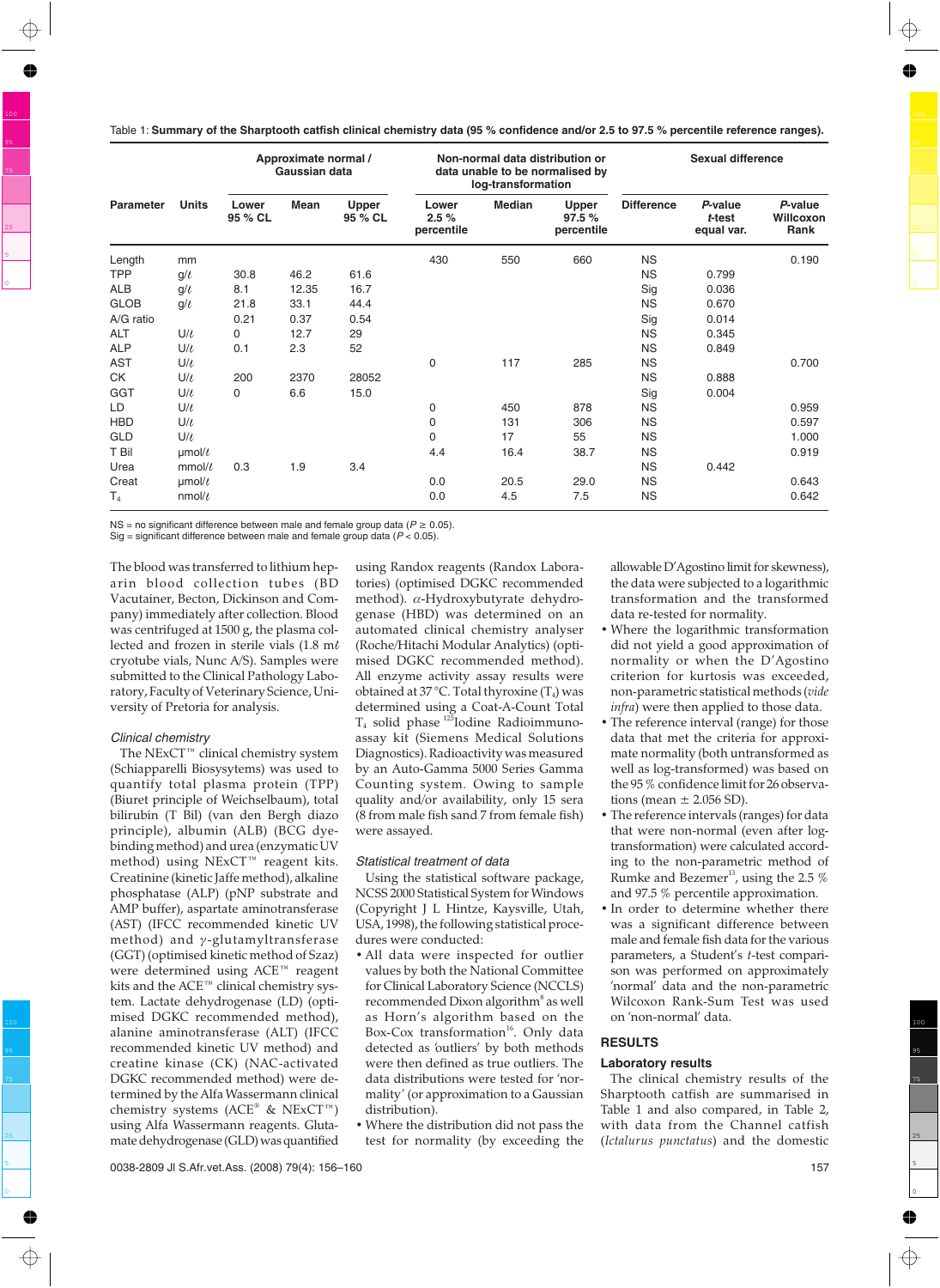Table 2: **Clinical chemistry data of the Sharptooth catfish compared with data from the Channel catfish and domestic dog.**

|                            | <b>Units</b>      | <b>Recommended reference</b><br>range in Sharptooth catfish |       |                 | 95 % confidence range in<br>22 acclimated Channel catfish <sup>4</sup><br>Derived from mean $\pm$ 2 SD |      |                        | Reference range in domestic dogs" |                    |                        |
|----------------------------|-------------------|-------------------------------------------------------------|-------|-----------------|--------------------------------------------------------------------------------------------------------|------|------------------------|-----------------------------------|--------------------|------------------------|
| <b>Parameter</b>           |                   | Lower<br>cutoff                                             | Mean  | Upper<br>cutoff | Lower<br>cutoff                                                                                        | Mean | <b>Upper</b><br>cutoff | Lower<br>cutoff                   | Mid-range<br>value | <b>Upper</b><br>cutoff |
| <b>TPP</b>                 | $g/\ell$          | 34.4                                                        | 46.2  | 58.0            | 22                                                                                                     | 34   | 46                     | 54                                | 64                 | 75                     |
| <b>ALB</b>                 | q/t               | 9.04                                                        | 12.35 | 15.65           | 6                                                                                                      | 10   | 14                     | 23                                | 27                 | 31                     |
| <b>ALT</b>                 | $U/\ell$          | 0.1                                                         | 12.7  | 25.2            | 0.0                                                                                                    | 2.6  | 5.8                    | 10                                | 60                 | 109                    |
| <b>ALP</b>                 | $U/\ell$          | 0.2                                                         | 2.3   | 25.1            | 0.0                                                                                                    | 66   | 134                    |                                   | 58                 | 114                    |
| <b>AST</b>                 | $U/\ell$          | $\Omega$                                                    | 117   | 285             | 0.0                                                                                                    | 91   | 193                    | 13                                | 14                 | 15                     |
| <b>CK</b>                  | $U/\ell$          | 355                                                         | 2370  | 15811           | 0.0                                                                                                    | 3156 | 6565                   | 52                                | 210                | 368                    |
| <b>GGT</b>                 | $U/\ell$          | 0.0                                                         | 6.6   | 13.2            | 0.0                                                                                                    | 2.4  | 6.4                    |                                   |                    |                        |
| LD                         | U/l               | $\Omega$                                                    | 450   | 878             | 0.0                                                                                                    | 177  | 499                    | 0                                 | 118                | 236                    |
| T Bil                      | $\mu$ mol/ $\ell$ | 4.4                                                         | 16.4  | 38.7            | 0.0                                                                                                    | 3.4  | 6.8                    | 0.0                               | 2.6                | 5.1                    |
| Urea                       | mmol/l            | 0.6                                                         | 1.9   | 3.1             | 1.39                                                                                                   | 2.96 | 4.53                   | 2.9                               | 6.5                | 10.0                   |
| Creat                      | µmol/l            | 0.0                                                         | 20.5  | 29.0            | 0.0                                                                                                    | 61.8 | 132.6                  | 44.2                              | 97.3               | 150.3                  |
| $T_{\scriptscriptstyle A}$ | nmol/l            | 0.0                                                         | 4.5   | 8.8             | 15.6                                                                                                   | 25.4 | $35.2^4$               | 19.3                              | 35.4               | 51.5                   |

dog. Table 3 records the data for the plasma chemistry constituents where a statistically significant difference between the sexes was found.

#### **Outlier rejection**

The inspection of data for outlier data values revealed that:

- A female fish (B02) was very significantly different from the other fish in the study (being considerably smaller with a length of 24.7 cm, compared with the 95 % reference range of 38.1–69.8 cm). Furthermore, this fish had outlier values for plasma proteins (albumin and globulin) and total bilirubin as well as zero value results for ALT, ALP, AST, LD, HBD and creatinine. On the basis of these findings, this fish's data were excluded from the data used for further statistical treatment.
- A female fish (B31) had outlier values for ALT, AST, LD and HBD as well as a zero value for GGT. It was decided that this fish was probably not 'normal' (*i.e.* normal in terms of health) and should not be included in the calculation of reference ranges that purported to reflect clinical chemistry data in healthy catfish.
- Furthermore, the globulin value of Fish B01 and GGT value of Fish B11 were identified as outliers (by both the Dixon as well as Box-Cox approaches)

and these data items were excluded from further statistical calculations. However, the rest of the data from these fish were retained in the data set.

• This left the data set with 13 male fish as well as 13 female fish with just 2 additional data points deleted (a globulin value in a male fish and a GGT value in a female fish).

## **Data distributions**

Using the d'Agostino criteria for skewness and kurtosis, ALP, AST, CK, LD, HBD, GLD and T Bil were found to be too severely skewed to be accepted as 'approximately normal'. In addition, length, creatinine and  $T_4$  were found to show more kurtosis than would be acceptable. Logtransformations were applied to the skewed data and ALP and CK were found to transform sufficiently well to approximate normality. Those 2 parameters were, thereafter, manipulated in their log-transformed state for statistical analysis and only the final data were transformed back to non-log (non-exponential) data. Consequently, length, AST, LD, HBD, GLD, T Bil, creatinine and  $T_4$  data were handled by non-parametric statistical approaches.

#### **Reference ranges**

Table 1 reflects the 95 % confidence and/or 2.5 to 97.5 % percentile reference ranges computed by the methods described above.

## **DISCUSSION**

#### **Outliers**

Although the view exists that outlier data derived from clinically normal subjects should be retained in a dataset that is intended to reflect the 'normal' or'healthy' reference range, the NCCLS has accepted that it is often not possible to identify sub-clinical illness or pathology<sup>9</sup> and therefore recommends the elimination of outliers (using appropriate statistical techniques, *vide supra*) if their inclusion could lead to establishing a reference range that loses its diagnostic sensitivity through being too 'wide'. This is particularly a threat when dealing with relatively small numbers of subjects in the sample from the population, as is the case here. The NCCLS recommendation is that at least 120 subjects should be included in the sample. In this study only 28 fish were used and the authors accept that, as a consequence, the derived reference ranges can, at present, only be provisional and that, in time, they will be re-evaluated through the accumulation of more data from healthy catfish. In the interim, however, the authors believe that the proposed (derived) reference ranges will provide a useful set of criteria to assist in using the catfish as a bioindicator species.

Table 3:**Data for the plasma chemistry constituents where a statistically significant difference between the sexes was found (ALB,A/G ratio and GGT).**

| <b>Parameter</b>               | <b>Units</b>    | Reference range for all fish in<br>this study (both sexes) |                      |                      | 95 % Confidence data for<br>male Sharptooth catfish |                     |                      | 95 % Confidence data for female<br><b>Sharptooth catfish</b> |                     |                     |
|--------------------------------|-----------------|------------------------------------------------------------|----------------------|----------------------|-----------------------------------------------------|---------------------|----------------------|--------------------------------------------------------------|---------------------|---------------------|
|                                |                 | Lower<br>95 % CL                                           | Mean                 | Upper<br>95 % CL     | Lower<br>95 % CL                                    | Mean                | Upper<br>95 % CL     | Lower<br>95 % CL                                             | Mean                | Upper<br>95 % CL    |
| <b>ALB</b><br>A/G ratio<br>GGT | $g/\ell$<br>UIL | 8.1<br>0.21<br>0.0                                         | 12.35<br>0.37<br>6.6 | 16.7<br>0.54<br>15.0 | 10.5<br>0.30<br>7.5                                 | 11.5<br>0.34<br>8.9 | 12.5<br>0.38<br>10.2 | 11.9<br>0.37<br>1.5                                          | 13.2<br>0.41<br>4.3 | 14.5<br>0.46<br>7.0 |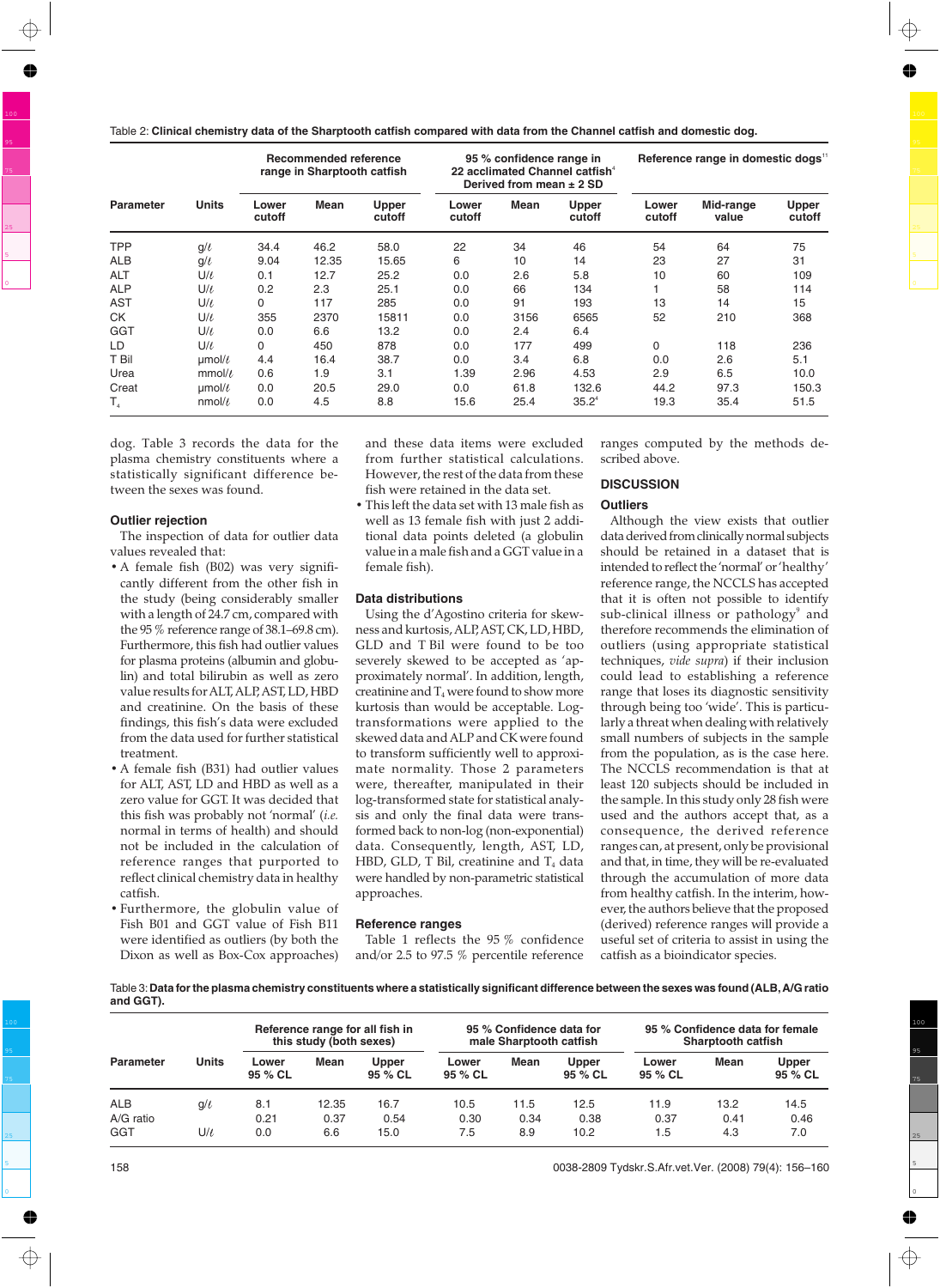The elimination of the 1st female fish (B02) from the study can be justified on the basis that this was a very small specimen compared with the other fish (being only half the average length). Whether this fish's small size was attributable to age or disease is not known (it did not appear to be clinically ill and no age determinations were made). Furthermore, the finding that this fish had the lowest TPP, albumin and globulin values and zero values for 5 plasma enzyme activities as well as the creatinine concentration, constitute reasonable grounds for believing that this specimen was not a typical member of an otherwise reasonably homogeneous group of healthy fish.

The elimination of the other female fish (B31) is justified on the basis that it represented 4 of the 7 identified 'outlier' parameter values in the dataset. These 4 relatively high plasma enzyme values constitute reasonable grounds for believing that, although it was not clinically ill, this fish may have harboured a subclinical illness.

#### **Reference ranges**

The authors could find no previous data on clinical chemistry reference ranges (with the exception of  $T<sub>4</sub>$ , see below) for this species and therefore it is difficult to comment on whether these data meet any specific expectations.

A somewhat disturbing feature is the number of zero activity results for enzyme data. With ALT, ALP and GGT this is perhaps not surprising as the ranges are quite low and the modal values are not far from zero (20, 8 and 9  $U/t$ , respectively). However, it is surprising to find zero values for AST, LD and HBD, as the ranges are set much higher and the modal values are, relatively speaking, very high (316, 630 and  $250$  U/ $\ell$ , respectively). In addition, the finding of zero enzyme activity values appears to recur within the same fish (plasma sample) and could suggest that there may have been some sample or sample-handling effect. Illustrating this is the finding that each zero activity in LDH (and there are 4 such results) is correlated with at least 2 other enzyme zero activity results. In the 30-year laboratory experience of one of the authors (FR), this is a very unusual finding and could suggest the presence of inhibitors or analytical problems. This reservation should be borne in mind when using these recommended reference ranges for *C. gariepinus,* because low plasma enzyme activities may not bear any relationship to pathology. High enzyme activities, however, would nevertheless suggest increased release from damaged cells, increased enzyme induction or delayed removal.

T4 levels were very much lower in this study than those reported in the same species<sup>6</sup> during the breeding phase. However, they were similar to, but still lower than, the values found during the quiescent phase in the previous study.

Reports on clinical chemistry parameters in other species of fish include a limited number on catfish, although not *Clarias* spp. One study, on Channel catfish (*Ictalurus punctatus*) <sup>4</sup> is possibly the most substantial in terms of range of chemistry parameters as well as number of fish sampled. When the data on Channel catfish from that publication are compared with the data in this study, there are some very striking differences and similarities. When, in addition, these data from fish are compared with those from domestic mammals (the canine range being used for illustrative purposes), there are further striking issues that beg to be addressed in future studies. These data are reflected in Table 2.

Sharptooth catfish appear to have a slightly higher TPP range than Channel catfish (differing by some 10 to 12  $g/l$ ). Compared with most mammals, however, this range is still 10 to 20  $g/l$  lower. The difference between the 2 species of catfish appears to lie in the globulin level, as the fish do not differ substantially in terms of ALB. The ALB ranges found in both Sharptooth catfish and Channel catfish are substantially lower than that found in mammals (6 to 15  $g/l$  compared with 23 to 30  $g/l$ ). In mammals a concentration below 15  $g/t$  is consistent with fluid loss from the plasma into body cavities (such as ascitic transudate) and interstitium (oedema). However, it is well-known that plasma protein concentrations in fish are lower than in higher vertebrates<sup>5</sup>.

A striking difference in clinical chemistry parameters between these 2 species of catfish and dogs relates to the renally cleared nitrogenous waste products, plasma urea and creatinine. The catfish urea values appear to lie around the 1 to 5 mmol/ $\ell$  level, whereas mammals tend to have plasma urea values in the 3 to 10 mmol/ $\ell$  range. Plasma urea is a fair and commonly used indicator of glomerular filtration (GFR) in  $dogs<sup>11</sup>$  but could be a relatively poor (insensitive) index in Sharptooth catfish. Ip and co-workers $10$ contended in an intriguing study that ammonia detoxification in *C. gariepinus* does not follow the classical 'urea cycle' (Krebbs Hensleit cycle) and that instead *C. gariepinus* 'actively excretes' ammonia. The literature in this regard, however, appears somewhat contradictory, according to these authors, and reports on urea cycle enzyme activity in related species

such as *C. batrachus* are not always in agreement, with specimens from India studied apparently having a functional urea cycle $^{10}$ 

The level of plasma creatinine, a sensitive and reliable index of GFR in mammals $^{11}$ , suggests that it may not be as useful in Sharptooth catfish. However, Channel catfish appear to have a serum creatinine range that is similar to that found in mammals and it is reasonable to assume that, in that species, it would be an equally useful index of GFR. In fish creatine predominates over creatinine. Creatine is excreted through the kidneys, not the gills, and forms more than half of the urinary nitrogen excretion. It should be mentioned that GFR in fish is affected by the salinity of the water in which the fish are kept, which would affect the usefulness of creatine as an index of GFR.

Although there are considerable differences in the plasma enzyme activities between Sharptooth catfish and Channel catfish, it is difficult to evaluate their potential usefulness (in either species) as appropriate markers of tissue (organ) damage. In mammals, an enzyme such as Sorbitol (Iditol) dehydrogenase can reflect very severe hepatic pathology when it is elevated above 5  $U/l^{17}$ , whereas CK in cattle for instance, can rise to values in the thousands (even tens of thousands) as a marker of myopathy. This demonstrates that the actual numeric value of plasma enzyme activity is very poorly correlated with the degree of tissue damage. Consequently, the fact that plasma ALT in Channel catfish is approximately one third to one fourth of that found in Sharptooth catfish and the plasma ALT activity in the latter species is about 20 % of what is commonly encountered in carnivores, may not offer any useful information about the potential usefulness of this enzyme as a marker of hepatocellular pathology. In mammals, the transaminases ALT and AST as well as the bile-duct-associated ALP and GGT tend to be useful markers of hepatocellular pathology and biliary pathology respectively $^{11}$ . There are, however, important differences in their respective sensitivity. ALT is more liver specific than AST in carnivores than it is in ruminants, while plasma AST activity is almost the opposite, being more sensitive in ruminants. This difference is probably related to the difference in the preferred metabolic pathway for gluconeogenesis between carnivores and ruminants. The ability to anticipate the relative usefulness of a serum enzyme activity is confounded by another factor, namely its plasma half-life. A good illustration of this is seen in carnivores where, in dogs, the half-life is long